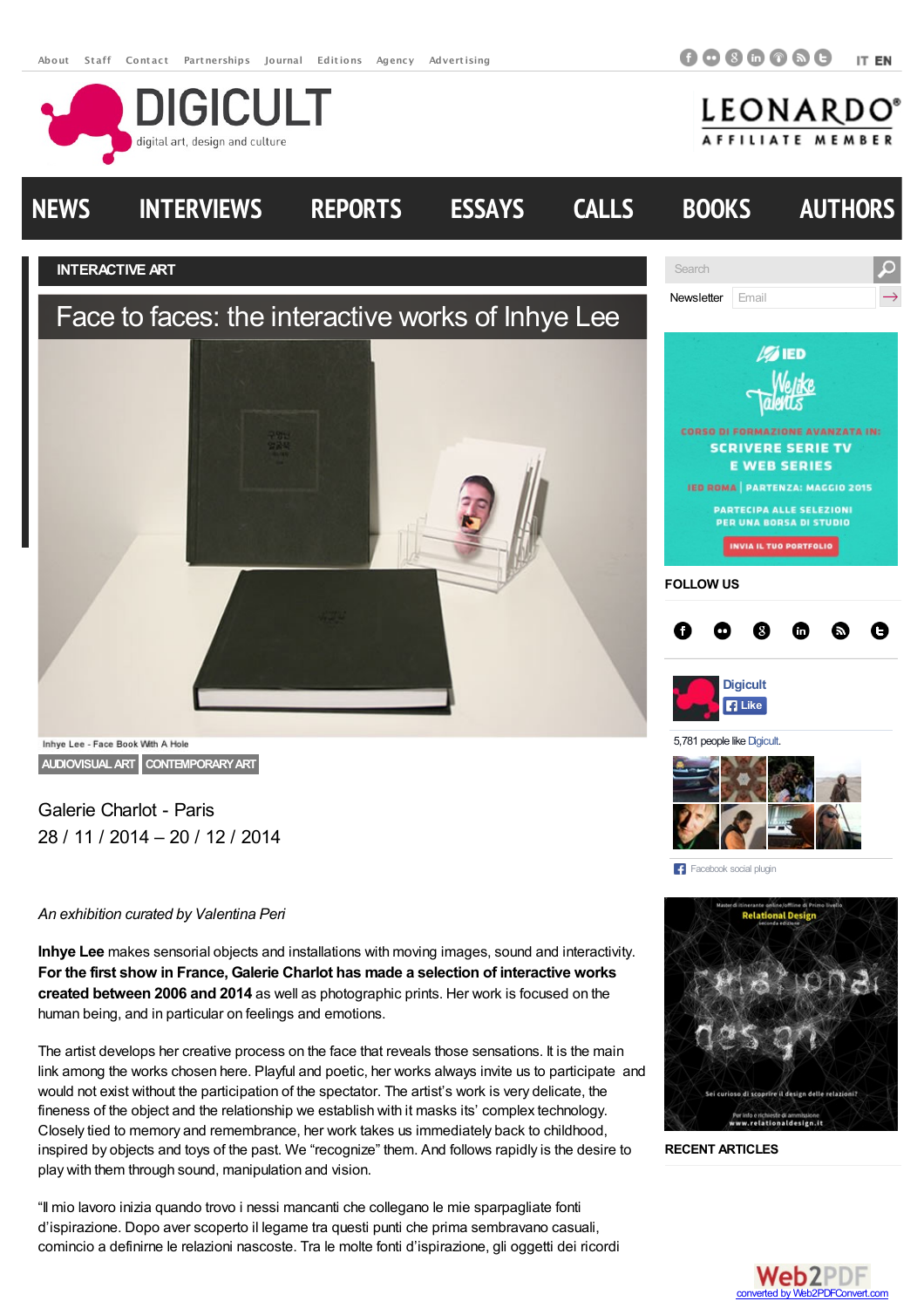d'infanzia (giocattoli, libri per bambini, spettacoli di magia, strumenti musicali – pianoforte, xilofono, fisarmonica) mi hanno costantemente influenzata. Uno dei miei interessi principali è adattare questi oggetti familiari, ai quali si legano i miei ricordi più profondi, per conferire loro ruoli nuovi. Anche se i formati possono essere diversi da un progetto all'altro, il mio lavoro richiede spesso la partecipazione dello spettatore. Attraverso questo processo, voglio ricreare i momenti ipnotici che tutti abbiamo vissuto da bambini nel momento del gioco. Il mio scopo è trasformare gli oggetti ordinari e l'ambiente circostante in un terreno di gioco per la nostra immaginazione."



**[Brown](http://www.digicult.it/news/brown-son-art-that-makes-itself/) & Son: art that makes itself**



**[Alexander](http://www.digicult.it/news/alexander-mcqueen-savage-beauty/) McQueen: Savage Beauty**



**Libre [Graphics](http://www.digicult.it/news/libre-graphics-meeting-2015-beyond-the-first-decade/) Meeting 2015: beyond the first decade**



**Rosa Menkman: [institutionsof](http://www.digicult.it/news/rosa-menkman-institutions-of-resolution-disputes-ird/) Resolution Disputes [iRD]**



Carlos Motta: **Gender Talents, a web-based project by Creative Capital**



*Zig Zag Muzig Block (ZZMB)* is a real interactive visual and sound mixer composed of 3 movable cubes that one can move and turn. To each facet correspond the image of a persons' body and the sound of a particular piece of music. By making the cubes move the singers' bodies and their songs are mixed and produce surprising effects.

In *Face Jumble*, a visual piano invites us to compose, in real time, a collage of different details of men's and women's faces by using a MIDI interactive keyboard. Each note has its counterpart in one aspect of the face.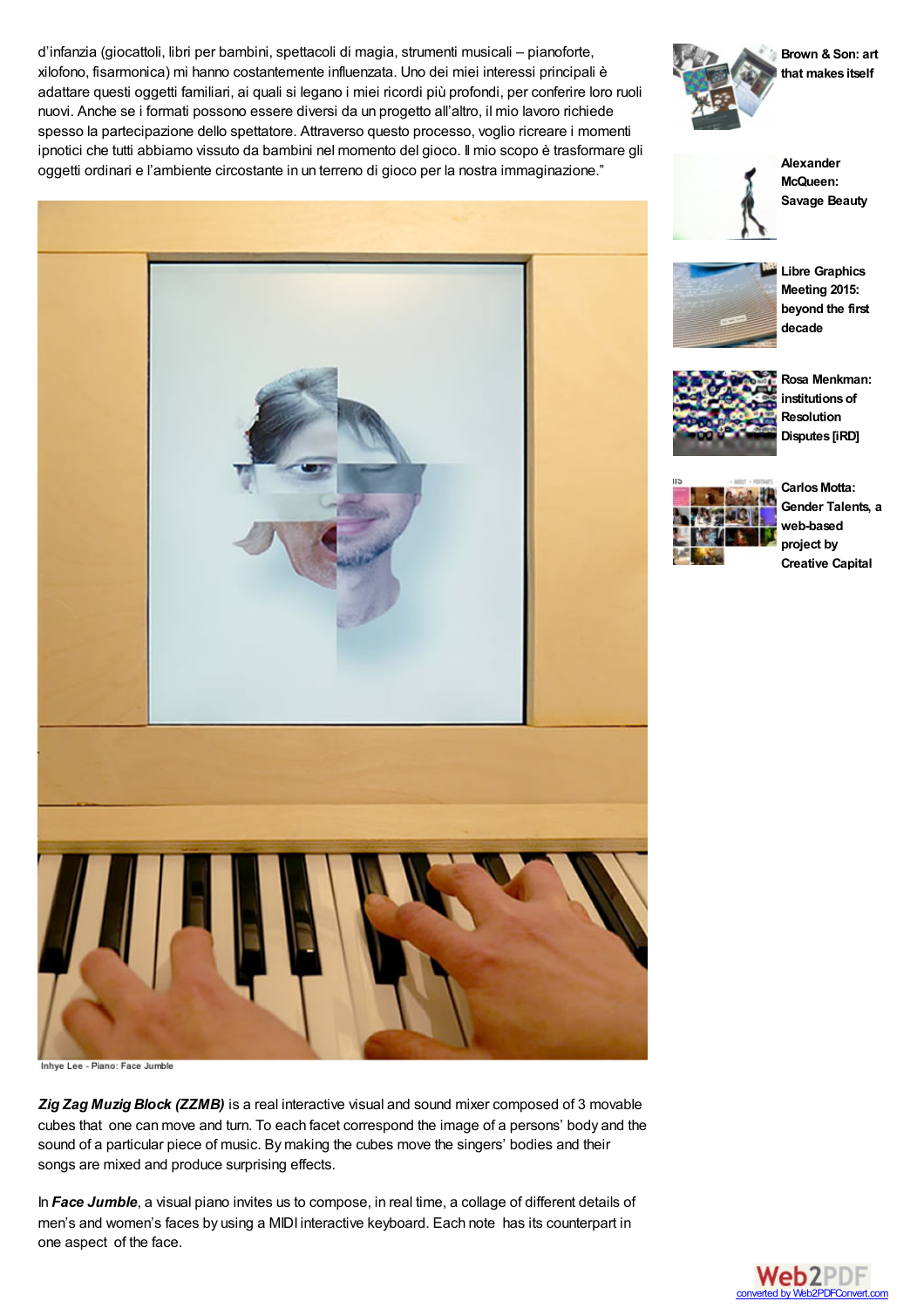This leads us to compose and re-compose a rudimentary "morphing" while playing a melody. We can find the same collage principal of composition and the same figures on a traditional medium: in *Face Book with a Hole – Four Emotions* the artist again uses the childhood model of the "hole book" where one discovers a detail of the following page through the hole on the page one is presently looking at. As the pages are turned one can explore the multiple aspects of four emotions interpreted by the figures, whose face the artist has partially "erased" in order to complete it with the image of the face on the following page. The artist's message is simple as well as universal: she suggests sharing emotions among human beings.

*Family Tree Project* tells about a Korean family, the Kim-Choes. The artist makes lenticular prints and a portrait-book in order to visually reconstruct the family's origins.

*Face Book with a Hole – The Kim-Choe Family* again proposes the "hole book" technique in order to reveal the characteristics different members of the family have in common. The family members' faces are mixed up. This visual synthesis evokes their underlying invisible genetic bond. We again see family members' faces reproduced on "lenticular" prints: different members are mixed on the same print. The transition from one face to another is visible only by the spectators' movement.

In *Emotional Block* and *Accordion Face*, Inhye Lee pushes the spectator into becoming an active part in the transformation of emotions evoked in her work. If *Emotional Block* is a sort of "mobile" that the spectator can pivot in order to witness changes of mood in the projected face, in *Accordion Face*, he must become a bit cruel… the action required is to fold an "accordion" in order to literally "upset" the projected face.



Inhye Lee - Accordion Face

The personal exhibition *Face to Faces* stems from the collaboration between **Arte Laguna Prize** and **Galerie Charlot**, which has selected **Inhye Lee** as the winner of the Special Prize "Artist in Gallery" for the 8th Arte Laguna Prize. Created from an idea of Arte Laguna Studio and Cultural Association MoCA, Arte Laguna Prize, a contest dedicated to visual arts, has been offering since 2006 concrete opportunities to talents, by promoting and spreading contemporary art, and emerging as an interpreter of the contemporary Zeitgeist. **Arte Laguna Prize** has grown over time, building year after year relationships with international jurors chosen among directors of museums and foundations, curators and art critics changing at every edition, with the goal to select the finalists whose works are exhibited at Venice Arsenale, a prestigious showcase for contemporary art.

**Galerie Charlot was created by Valérie Hasson – Benillouche in 2010** in order to promote